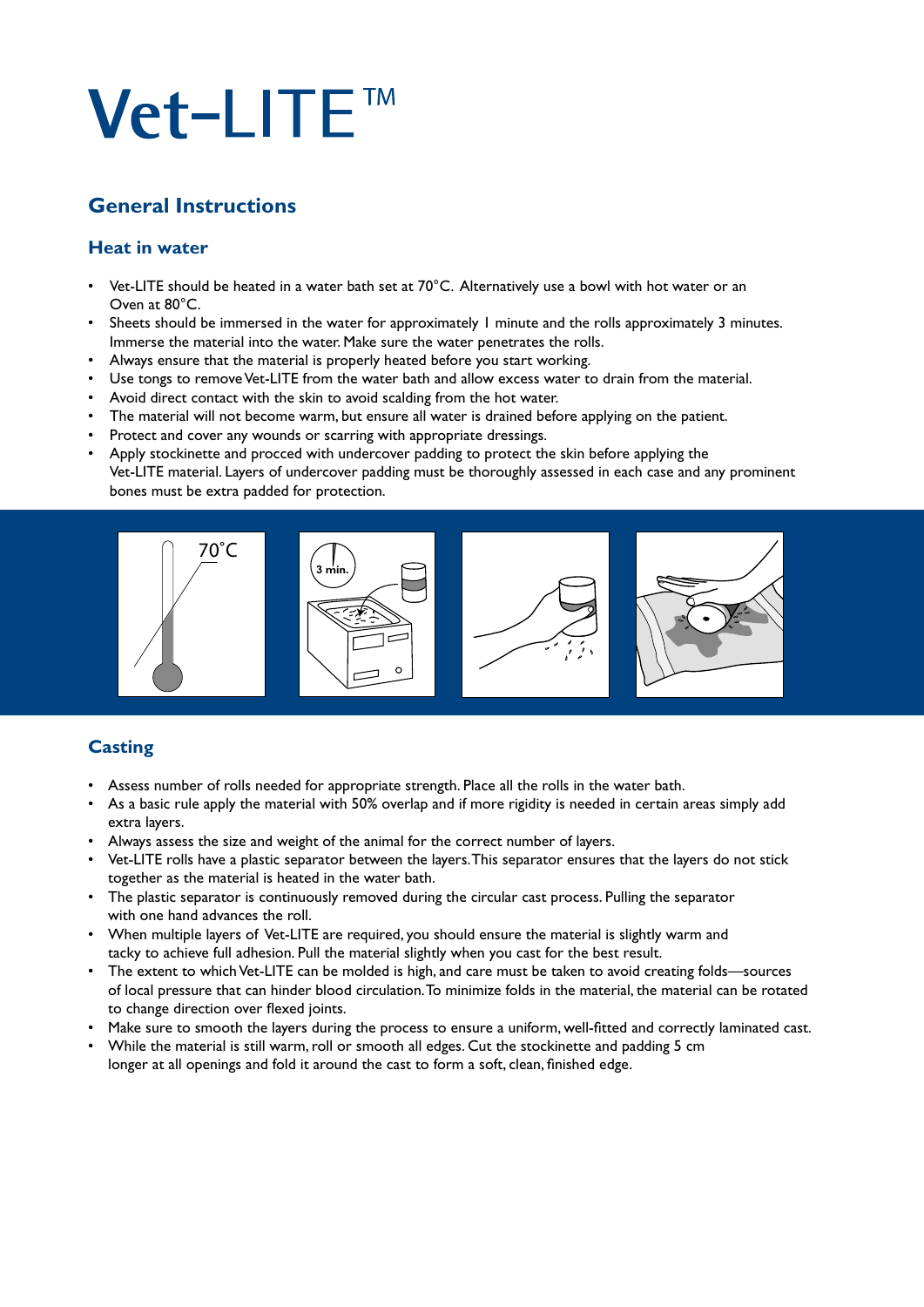## **Splinting**

- Assess number of layers needed for appropriate strength.
- Cats approx. 1-2 layers
- Dogs approx. 2-4 layers
- Always assess the size and weight of the animal for the correct number of layers. It is possible to cut smaller pieces as reinforcements in areas of the splint needing more rigidity.
- Once material is heated and soften place the splint on the table and gently press the layers together for a permanent lamination. You can also cut the desired shape of the splint and roll the edges while material is still soft. Before applying the splint on the animal, reheat it for optimal working time.
- Cut the stockinette and padding 5 cm longer at all openings and fold it around the splint to form a soft, clean, finished edge.
- Secure the splint with appropriate wrapping or velcro straps.



#### **IMPORTANT**

The Veterinarian should always pay attention to swelling or other complications!

Uneven distribution of pressure or wrapping the limb too tight can cause swelling. Common complications include rub sores, pressure sores, dermatitis and swelling of surrounding tissues due to improper placement of the cast or splint. External coaptation should not be applied until swelling has subsided.

#### **TIPS**

- Vet-LITE can be re-heated and re-shaped any number of times for the same animal.
- Make small changes by spot heating a completed cast or splint with a regular hairdryer. Always keep your own hand close to the area you heat to avoid burning the animal.
- Cool the splint or cast with cold packs or ice spray for faster setting.

#### **Removing the cast**

Vet-LITE can be removed with ordinary cast instruments such as cast cutting saw or sharp cast cutting scissors. Vet-LITE emits no harmful residue during the removal process. Extraction ventilation is not necessary in the room or at the cast cutter saw.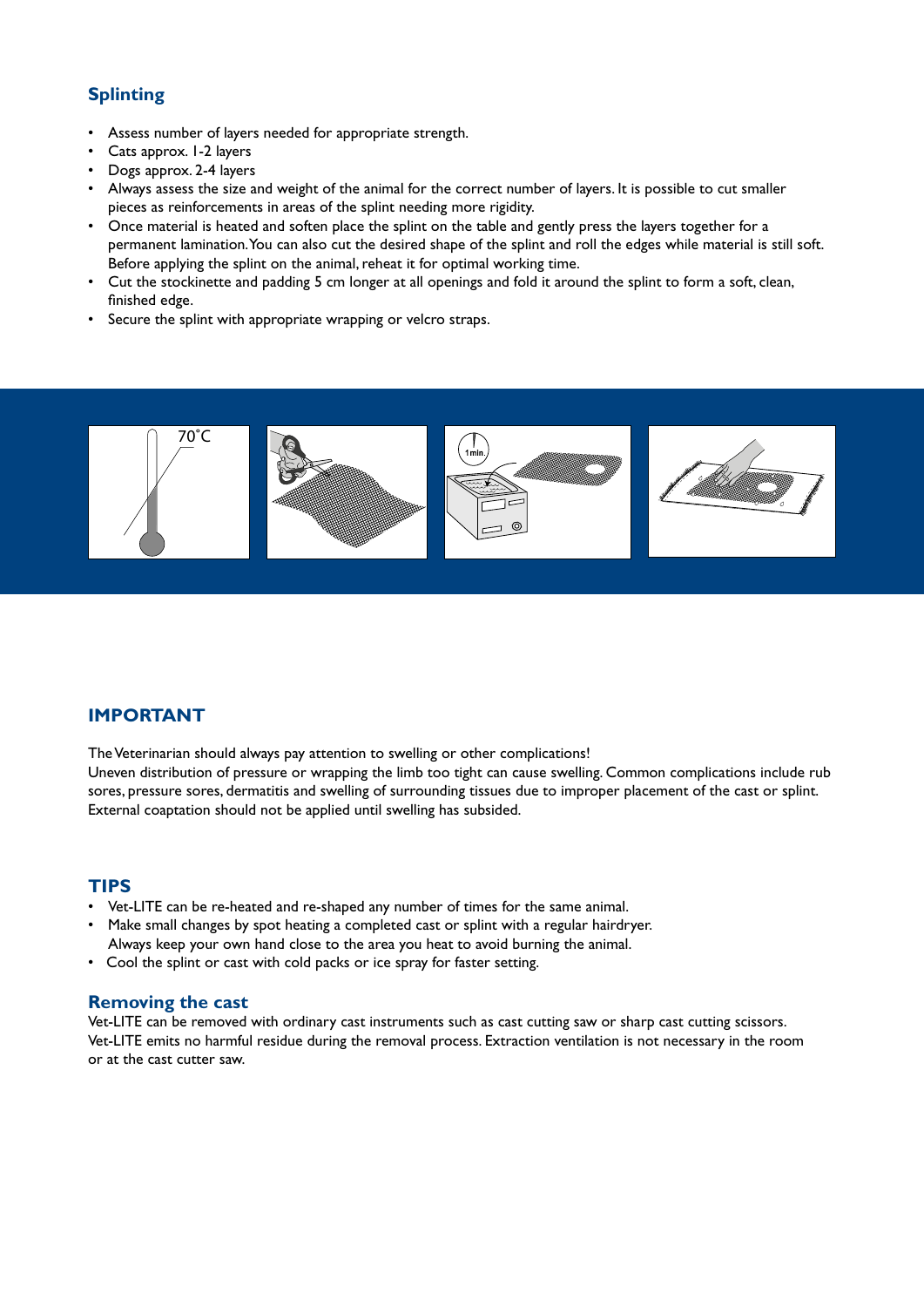

*Use of the stirrup is optional. Can also be made from the Vet-LITE material.*